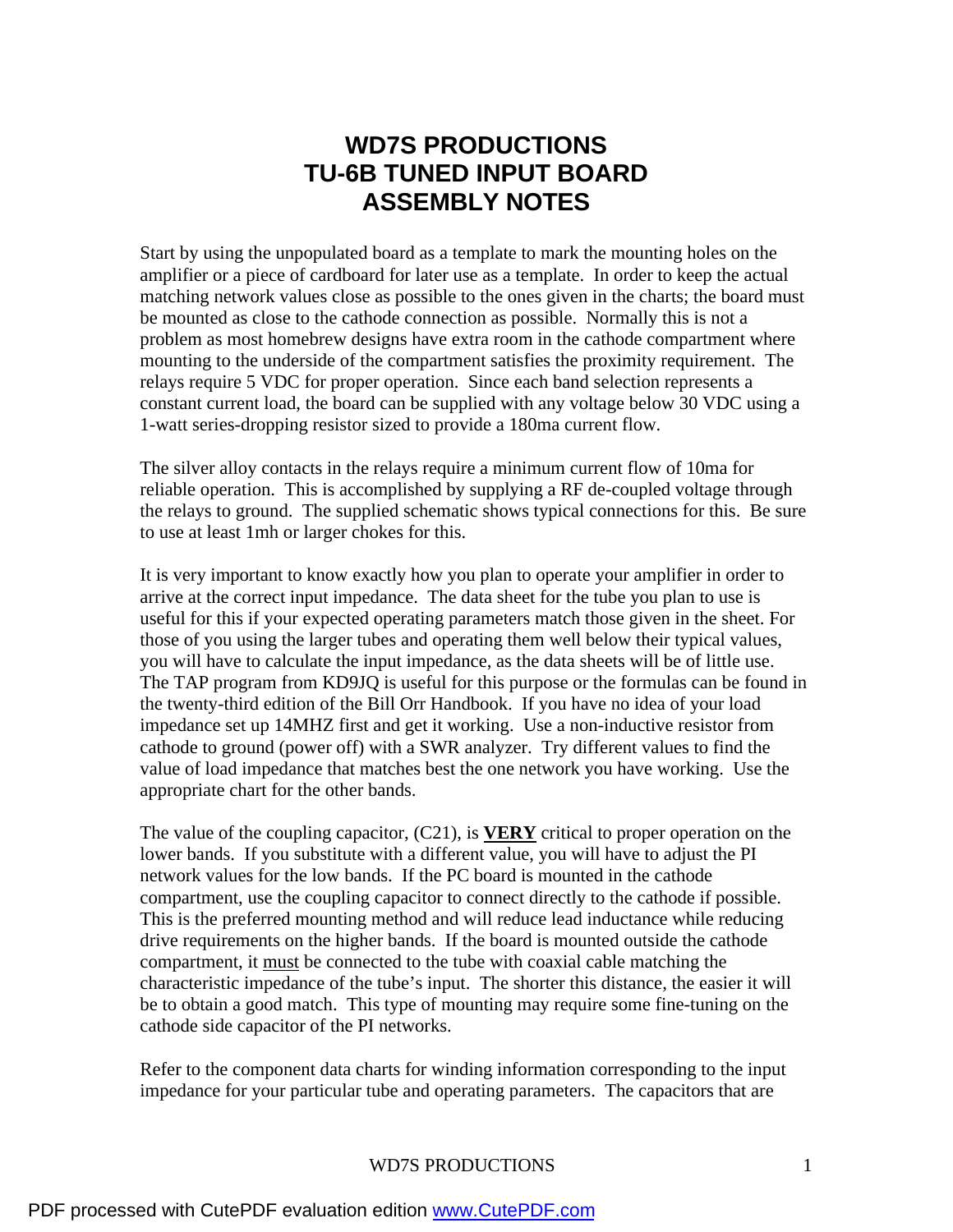marked with an asterisk need to have the tube's input capacitance as well as any stray capacitance subtracted from their value. This is very important on the higher bands but less critical on the lower bands. Try to pick a value as close as possible to the adjusted chart value for the higher bands. After winding the toroids and cleaning the tails, mount them to the board using a piece of cardboard to space the coils above the surface of the PC board. Remember that one pass through the toroid counts as one turn, not one revolution. Remove the spacer after soldering and stabilize the toroids with a spot of adhesive, (hot glue). Finish populating the board paying close attention to the data sheet values and silk-screen layout.

After mounting the board, testing is accomplished by connecting a non-inductive resistor matching the value of your calculated input impedance from cathode to ground. After connecting an antenna analyzer to the amplifier's input, use a bench supply to key the input transfer relay and the relay pair on the input board for the band under test. With the tube in it's socket (all operating voltages removed) adjust the toroids by compressing or expanding their turns for the lowest SWR for the band selected as necessary. The target SWR value does not have to be 1:1. Most transceivers will still deliver full power at an SWR of 1.5:1 All bands should have a SWR of 1.6:1 or less.

#### **TROUBLESHOOTING**

If you have a high SWR only on the higher bands during testing, you have probably used the wrong value of tube input capacitance or miss-calculated the strays to the cathode. Once the amplifier is operational at the desired output, check the SWR for each band. If the best SWR for a particular band is at the lower edge of the band, the actual load resistance is probably lower than your calculated value. If the best SWR is at the high end of the band, the actual load impedance is probably above your calculated value. Not using the correct load impedance will normally affect all the bands. The networks will normally provide an acceptable match for impedances of plus or minus 10-20% of the design impedance. The WARC bands normally will be affected the most as they are operating on the lower edge of other band selections. There is room on the underside of the board for adding padder capacitors should the need arise.

#### **SPECIFICATIONS**

Relay voltage, 5vdc@180ma each pair Power rating, \*200 watts SSB or \*100 watts CW Size, 3.25"W X 4.25"L X 1.0"H

\*Assumes board mounted in cooling airflow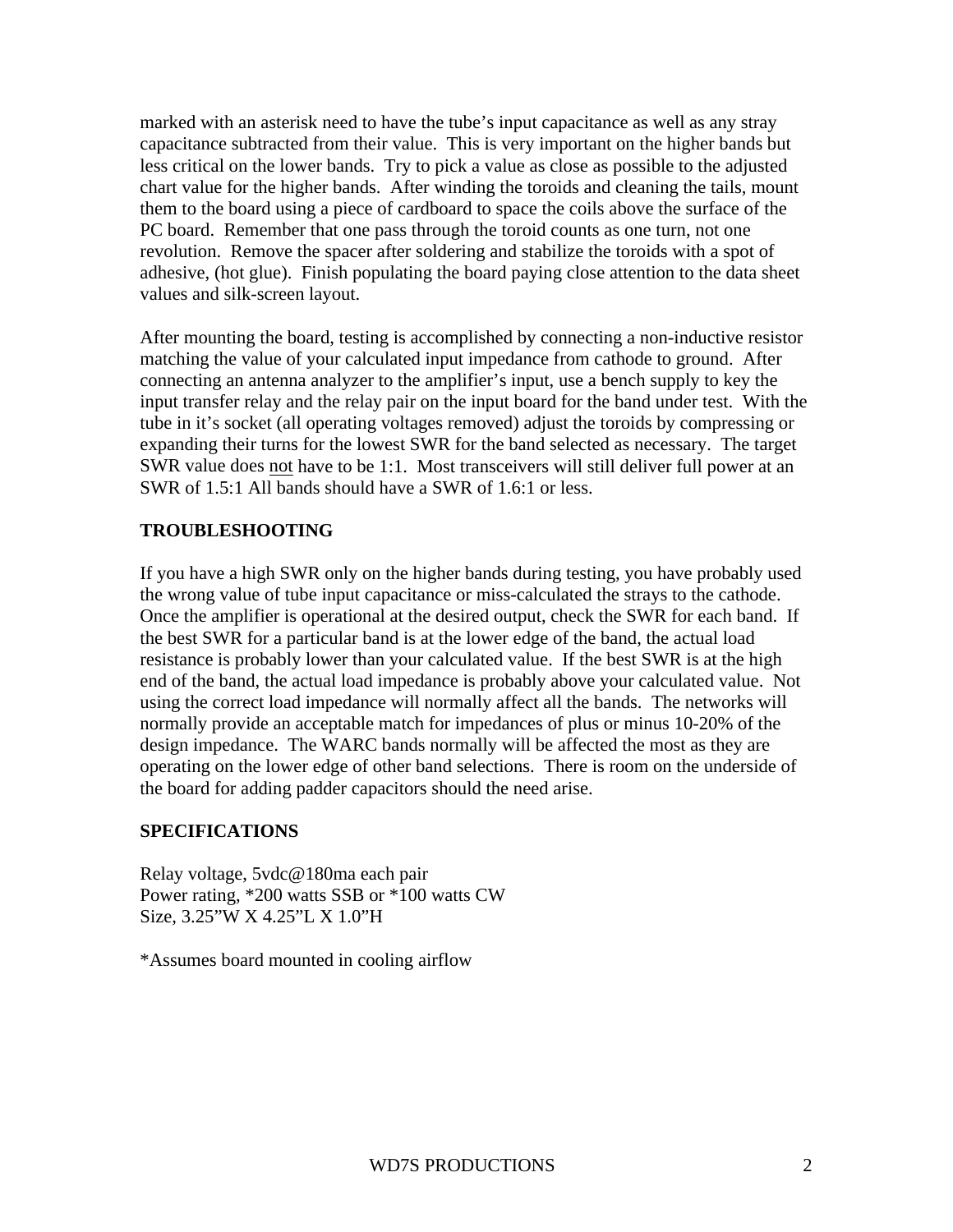## **WD7S PRODUCTIONS TU-6B TUNED INPUT BOARD**

#### **COMPONENT DATA FOR 50 OHM IMPEDANCE Q=2**

| 29-24 MHZ | $C1 = * 100$    | $L1 = 7T$ #20 T-50-6                 | $\vert$ C5= 100pf |
|-----------|-----------------|--------------------------------------|-------------------|
| 21-18 MHZ | $C2 = * 150$    | $L2 = 8T$ #20 T-50-6                 | $\vert$ C6= 150pf |
| 14-10 MHZ | $C3 = * 220$ pf | L3= 11T #20 T-50-6   C7= 220pf       |                   |
| 7 MHZ     | $C4 = * 420$ pf | L4= 13T #20 T-68-2 $\vert$ C8= 470pf |                   |
| 3.8 MHZ   | $C9=$ * 750pf   | L5= 17T #22 T-68-2   C11= 820pf      |                   |
| 1.8 MHZ   | $C10=$ * 1300pf | L6= $26T$ #22 T-68-2   C12= 1600pf   |                   |

### **COMPONENT DATA FOR 25 OHM IMPEDANCE Q=2**

| 29-24 MHZ   | $C1 = *140$ pf        | $\vert$ L <sub>1</sub> = 6T #20 T-50-6         | $C5 = 150$ pf |
|-------------|-----------------------|------------------------------------------------|---------------|
| $21-18$ MHZ | $C2 = *200 \text{p}f$ | $L2 = 7T$ #20 T-50-6                           | $C6 = 200$    |
| 14-10 MHZ   | $C3 = *280$ pf        | L3= 8T #20 T-50-6 $\vert$ C7= 300pf            |               |
| 7 MHZ       | $C4 = *520$           | L4= 10T #20 T-68-2 $\vert$ C8= 620pf           |               |
| 3.8 MHZ     | $C9 = *850$ pf        | $\vert$ L5= 14T #22 T-68-2 $\vert$ C11= 1100pf |               |
| 1.8 MHZ     | $C10=*1200$ pf        | L6= 21T #22 T-68-2   C12= 2200pf               |               |

#### **COMPONENT DATA FOR 100 OHM INPUT IMPEDANCE Q=2**

| 29-24 MHZ   | $C1 = *75$ pf  | $  L1 = 9T #20 T-50-6   C5 = 68pf$            |  |
|-------------|----------------|-----------------------------------------------|--|
| $21-18$ MHZ | $C2 = *110$    | L2= 10T #20 T-50-6   C6= 100pf                |  |
| 14-10 MHZ   | $C3 = *150$ pf | L3= 13T #20 T-50-6   C7= 150pf                |  |
| 7 MHZ       | $C4 = *280$    | L4= 15T #20 T-68-2 $\vert$ C8= 270pf          |  |
| 3.8 MHZ     | $C9 = *510pf$  | $\vert$ L5= 21T #22 T-68-2 $\vert$ C11= 510pf |  |
| $1.8$ MHZ   | $C10=*1000$ pf | L6= 30T #22 T-68-2   C12= 1100pf              |  |

## **COMPONENT DATA FOR 75 OHM INPUT IMPEDANCE Q=2**

| 29-24 MHZ   | $C1 = *82pf$          | $\vert$ L <sub>1</sub> = 8T #20 T-50-6                  | $C5 = 82pf$ |
|-------------|-----------------------|---------------------------------------------------------|-------------|
| $21-18$ MHZ | $C2 = *120pf$         | L <sub>2</sub> = 9T #20 T-50-6   C <sub>6</sub> = 120pf |             |
| 14-10 MHZ   | $C3 = *180$           | L3= 12T #20 T-50-6   C7= 180pf                          |             |
| 7 MHZ       | $C4 = *350 \text{p}f$ | $\mid$ L4= 14T #20 T-68-2 $\mid$ C8= 360pf              |             |
| 3.8 MHZ     | $C9 = *640pf$         | $ $ L5= 19T #22 T-68-2 $ $ C11= 680pf                   |             |
| 1.8 MHZ     | $C10=*1200$ pf        | L6= 28T #22 T-68-2   C12= 1300pf                        |             |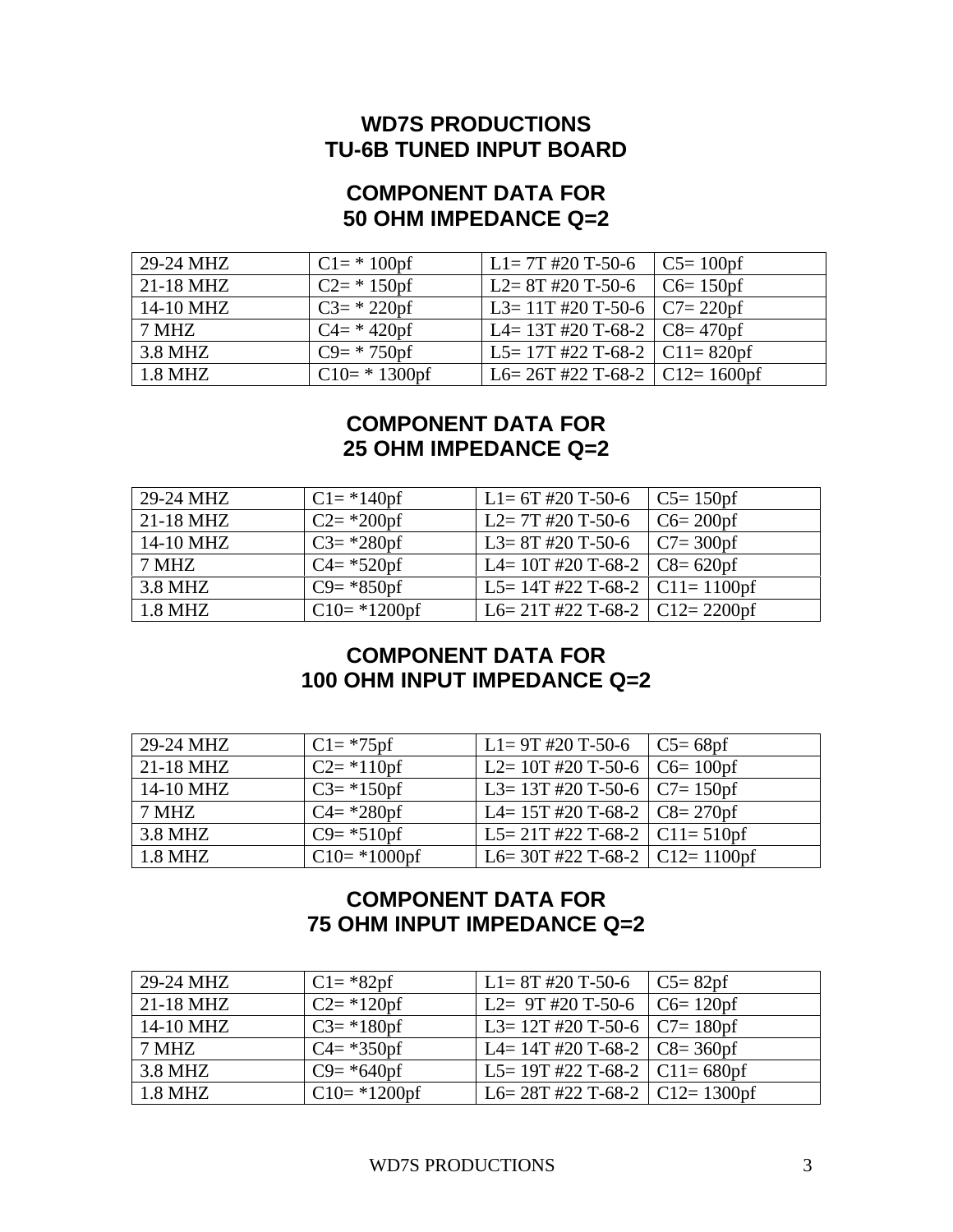## **PARTS LIST**

C1-C8, CDE-C15 MICA, SEE CHART C9-C12, CDE-CD19 MICA, SEE CHART C13-C18, .1mfd 50 VOLT DISK CERAMIC, SUPPLIED C19, .01mfd 100 VOLT DISK CERAMIC, SUPPLIED C21, .01mfd 1000 VOLT DISK CERAMIC, SUPPLIED D1-D6, 1N914, SUPPLIED RY1-RY12, P&B T77 10A RELAY, SUPPLIED R1, 500 OHM, ¼ WATT RESISTOR, SUPPLIED L1-L6, AMIDON CORES, SEE CHART, CORES SUPPLIED L7, L8, 1MH CHOKE, SUPPLIED T-50-6 IS YELLOW T-68-2 IS RED

CONTACT INFORMATION

PAUL HEWITT PO BOX 489 SUTTER CREEK CA, 95685 209-267-5287 E-Mail, wd7s@earthlink.net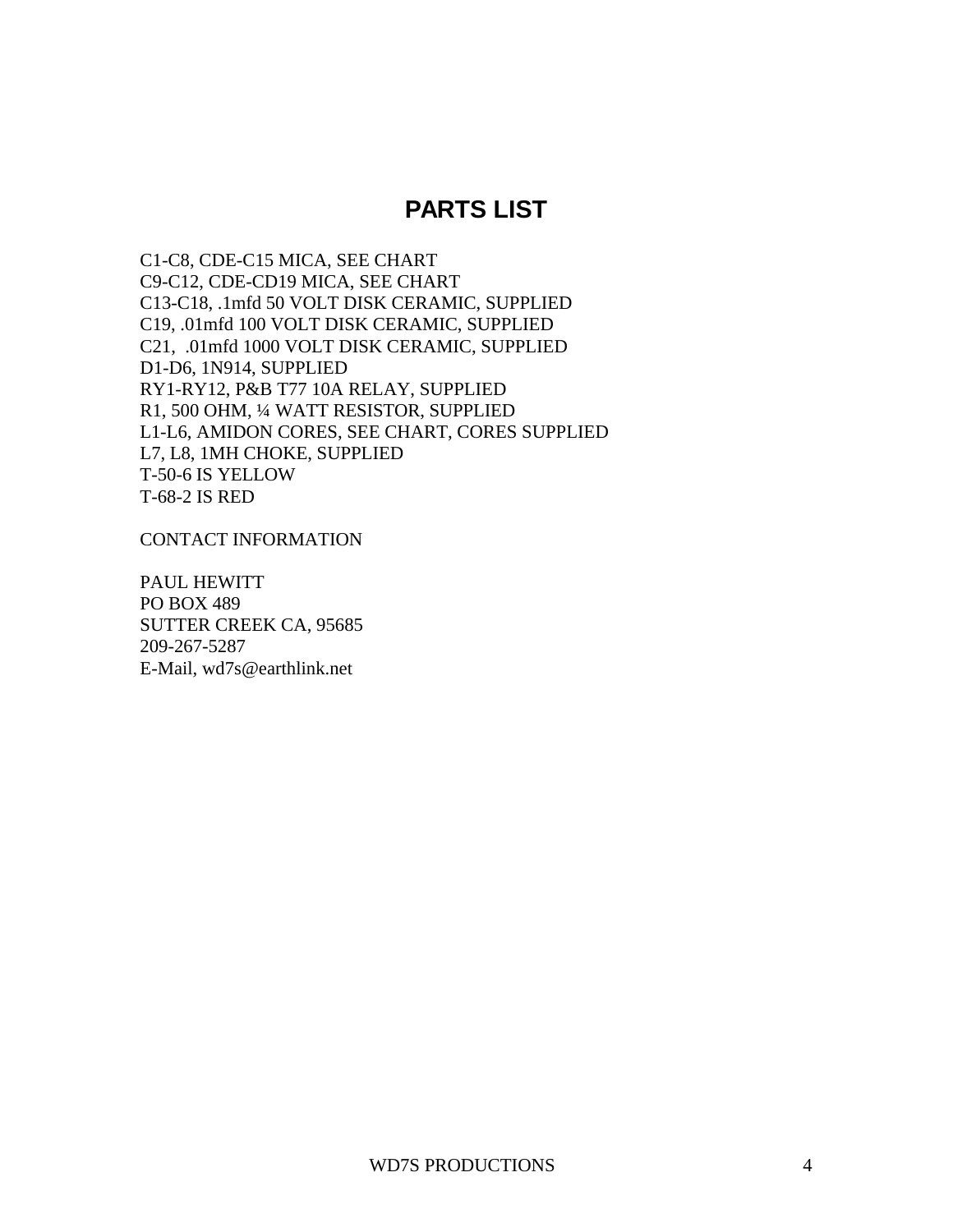